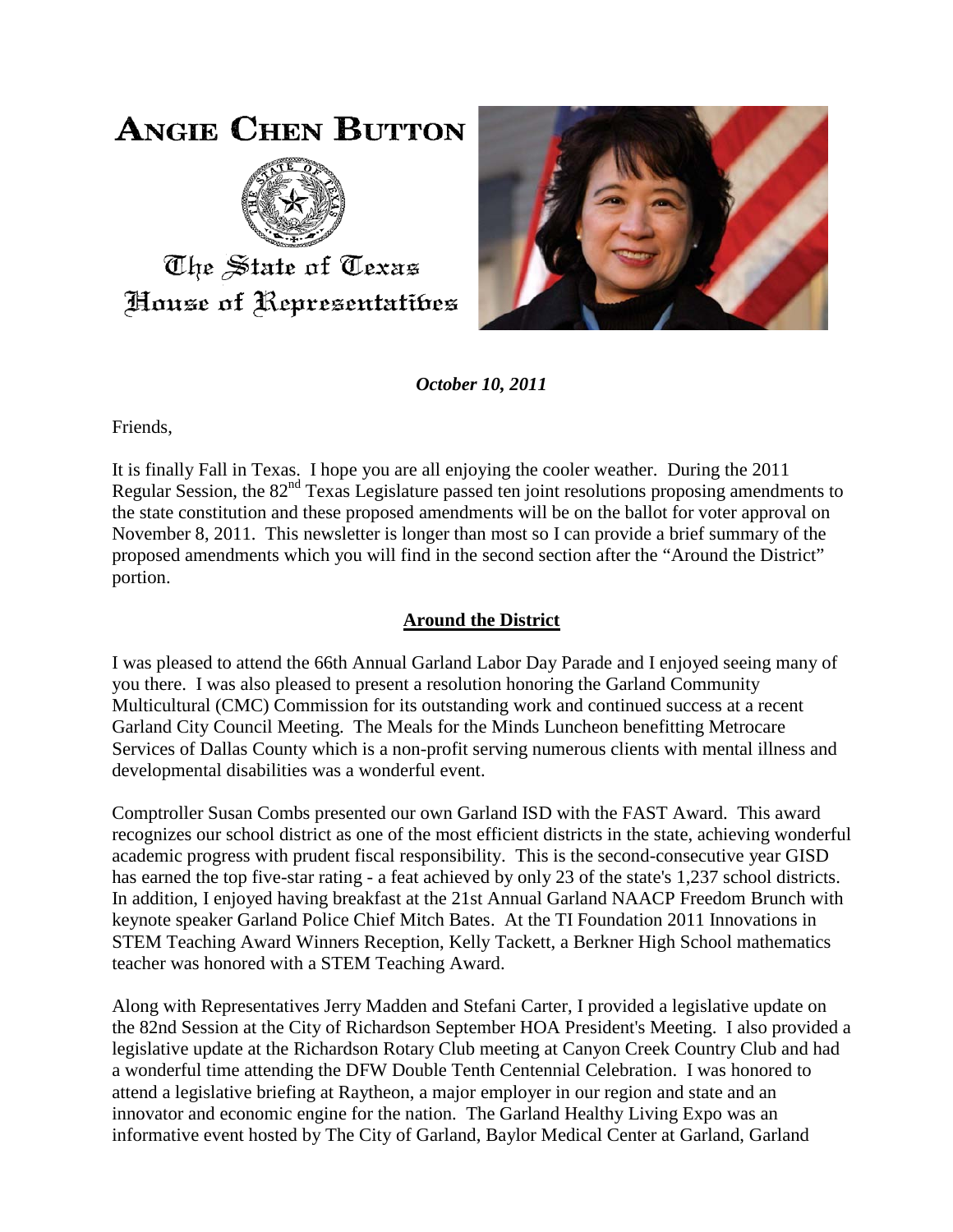Independent School District, and the Garland Chamber of Commerce. The City of Sachse held its 26<sup>th</sup> Annual Fall Festival last Saturday. It was a wonderful community event

I attended the tour and grand opening of the Venture Development Center at the University of Texas at Dallas. The Venture Development Center is part of UT Dallas' Office of Technology Commercialization and Institute for Innovation and Entrepreneurship. With its opening, entrepreneur-minded researchers now have a space where they can further develop technologies that can be manufactured or produced turning ideas into jobs. I also had the pleasure of attending the 2011 DFW Asian American Citizens Council (AACC) Annual Banquet where Attorney General Greg Abbott was the keynote speaker.



**Here I am at a ribbon cutting at Benning Power Electronics in Richardson. Benning is a German based company which has recently launched its new North America facility in Richardson. It includes a training facility, research development center, improved manufacturing processes, and a highly esteemed testing area. To my right is Richardson Chamber of Commerce President & CEO, Bill Sproull, and to my left are: Benning Worldwide President/CEO, Theo Benning, Richardson Mayor Bob Townsend, and President/CEO of Benning Power Electronics, Mario Barbaresso.**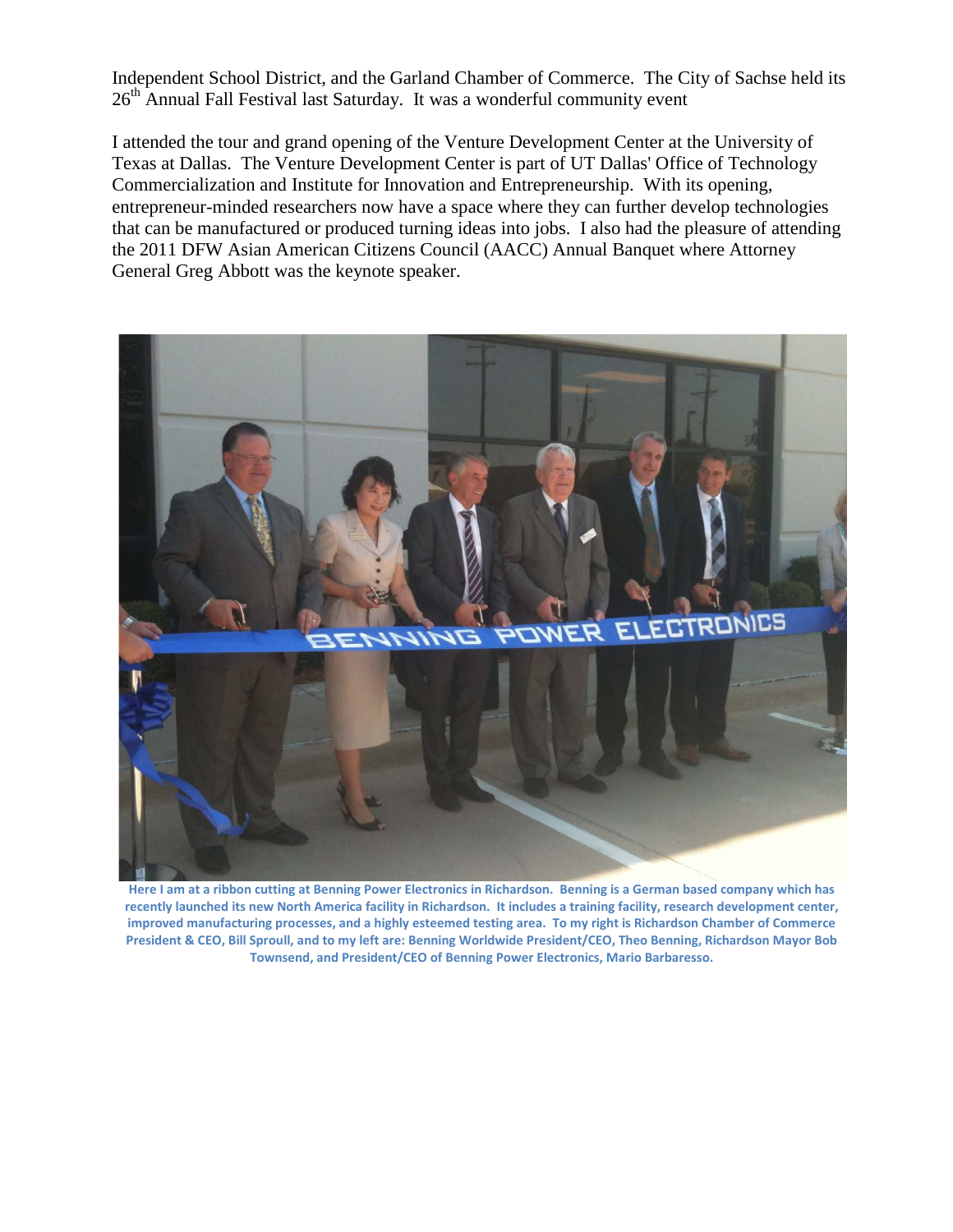

**This month I was also able to participate as a celebrity judge at the 2011 Garland Executive Lock-up. This event "locked up" many of Garland's business leaders who came together to raise money for local Muscular Dystrophy Association research efforts. To my left is Johnny Carlock from Garland Power & Light, Garland City Councilwoman Laura Perkins Cox, Representative Kenneth Sheets, and Garland City Councilman Larry Jeffus.**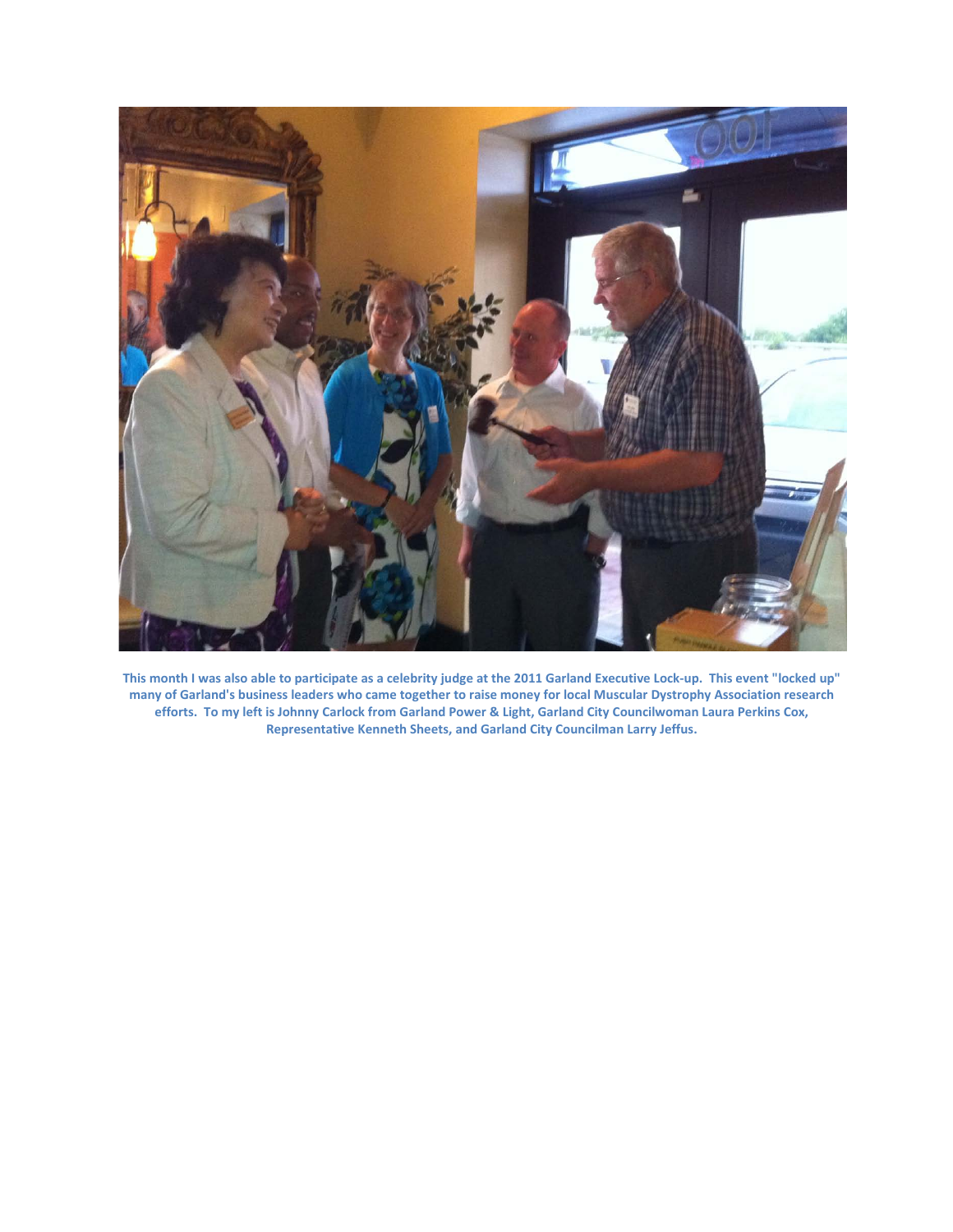

**October 4th was National Night Out in Richardson and Garland. It was such a fun night to spend with numerous families at their homes in Richardson as well as three different HOA's in Garland. Both cities' Police Departments, Fire Departments, and neighborhood crime watch associations deserve so much credit and appreciation for all their hard work and dedication keeping our communities safe. For the fourth year in a row, Richardson Police won First Place at the 2010 National Night Out Competition. I was able to present House Resolution 2712 at a Richardson City Council Meeting congratulating them on receiving this outstanding award.**

**To my left are: Richardson Captain of Patrol Operations Division Rick Helfers and Craig Dickey and to my right are: Brenda Dickey, Kevin Bissell and his father and homeowner in Canyon Creek, Charley Bissell.**

#### **Proposed Constitutional Amendments**

#### **Amendment No. 1 (S.J.R. 14)**

The constitutional amendment authorizing the legislature to provide for an exemption from ad valorem taxation of all or part of the market value of the residence homestead of the surviving spouse of a 100 percent or totally disabled veteran.

**Summary:** Currently, severely disabled veterans are exempt from property (ad valorem) taxation of all or part of the market value of the residence homestead. The proposed amendment would authorize the legislature to provide that the surviving spouse of a disabled veteran would not lose the exemption upon the death of their husband or wife if the surviving spouse has not remarried since the death of the disabled veteran.

#### **Amendment No. 2 (S.J.R. 4)**

The constitutional amendment providing for the issuance of additional general obligation bonds by the Texas Water Development Board in an amount not to exceed \$6 billion at any time outstanding.

**Summary:** The proposed amendment would authorize the Texas Water Development Board to issue general obligation bonds on a continuing basis for Texas Water Development Fund II accounts in amounts such that the aggregate principal amount of the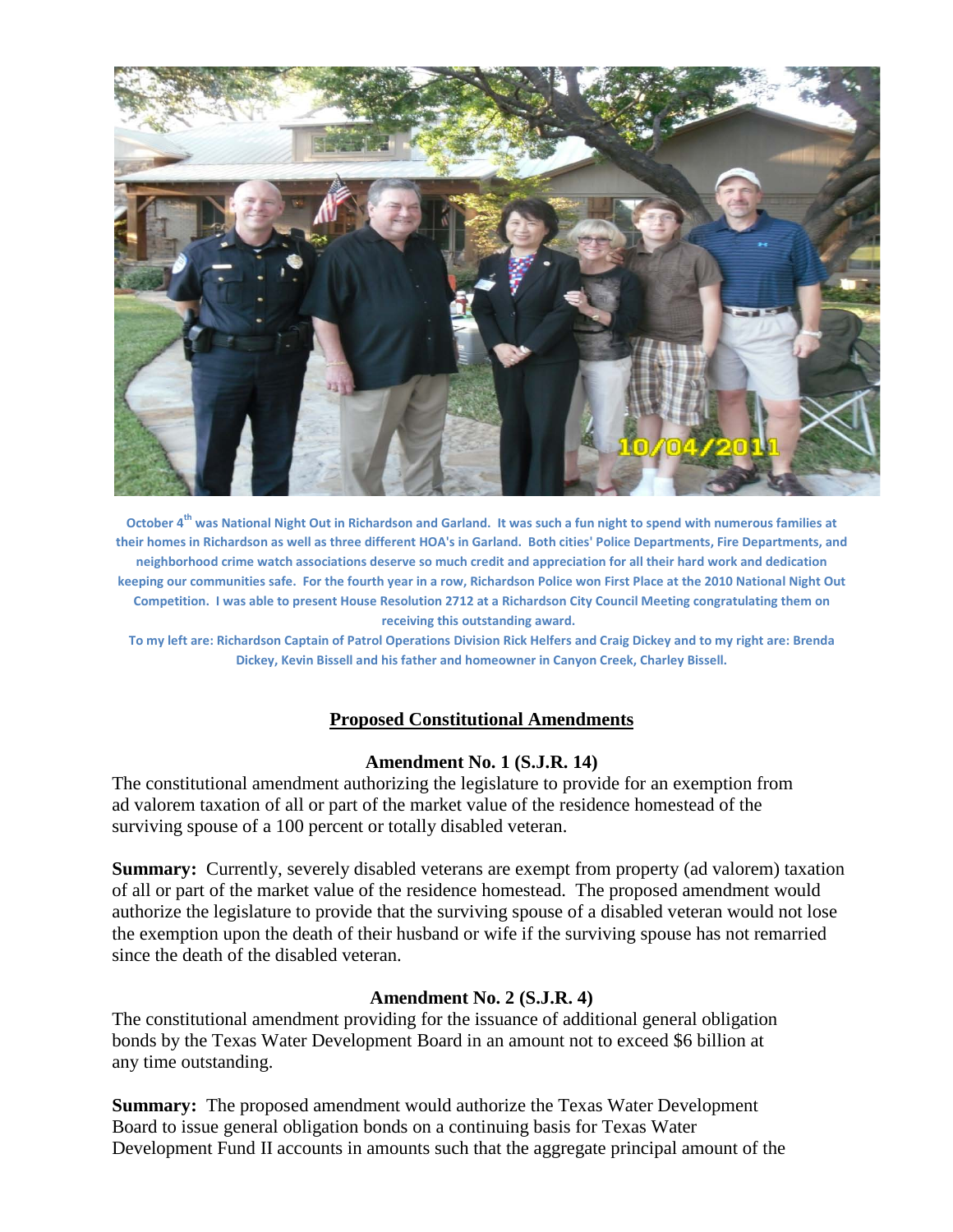outstanding bonds issued by the board under that section that are outstanding at any time does not exceed \$6 billion. The \$6 billion bonding authority would be in addition to the board's current bonding authority.

#### **Amendment No. 3 (S.J.R. 50)**

The constitutional amendment providing for the issuance of general obligation bonds of the state to finance educational loans to students.

**Summary:** The proposed amendment would empower the legislature to authorize the Texas Higher Education Coordinating Board to issue and sell state general obligation bonds for the purpose of financing student loans as long as the principal amount of outstanding bonds issued is at all times equal to or less than the aggregate principal amount of state general obligation bonds previously authorized. The proposed amendment also would authorize the legislature to provide for the investment of bond proceeds and to establish and provide for the investment of an interest and sinking fund to pay the bonds. The proposed amendment would have the effect of continuing the existing Hinson-Hazelwood Student Loan Program, for which similar bonds have previously been authorized. Unlike the previous bond authorizations, the proposed amendment would not limit the total amount of bonds issued.

#### **Amendment No. 4 (H.J.R. 63)**

The constitutional amendment authorizing the legislature to permit a county to issue bonds or notes to finance the development or redevelopment of an unproductive, underdeveloped, or blighted area and to pledge for repayment of the bonds or notes increases in ad valorem taxes imposed by the county on property in the area. The amendment does not provide authority for increasing ad valorem tax rates.

**Summary:** The Texas Constitution currently allows the legislature to authorize an incorporated city or town to issue bonds or notes to finance the development or redevelopment of an unproductive, underdeveloped, or blighted area within the city and to pledge for repayment of those bonds or notes increases in property tax revenues imposed on property in the area by the city, a mechanism referred to as tax increment financing. The proposed amendment would expand the authorization to include counties.

#### **Amendment No. 5 (S.J.R. 26)**

The constitutional amendment authorizing the legislature to allow cities or counties to enter into interlocal contracts with other cities or counties without the imposition of a tax or the provision of a sinking fund.

**Summary:** The proposed amendment would authorize the legislature for the purpose of increasing efficiency and effectiveness to the greatest extent possible, to authorize a city or county to enter into interlocal contracts with other cities or counties without meeting the requirement that, before incurring any debt, the city or county provide for the assessment and collection of a sufficient tax to pay the interest on the debt and that it create a sinking fund of at least two percent.

#### **Amendment No. 6 (H.J.R. 109)**

The constitutional amendment clarifying references to the permanent school fund, allowing the General Land Office to distribute revenue from permanent school fund land or other properties to the available school fund to provide additional funding for public education, and providing for an increase in the market value of the permanent school fund for the purpose of allowing increased distributions from the available school fund.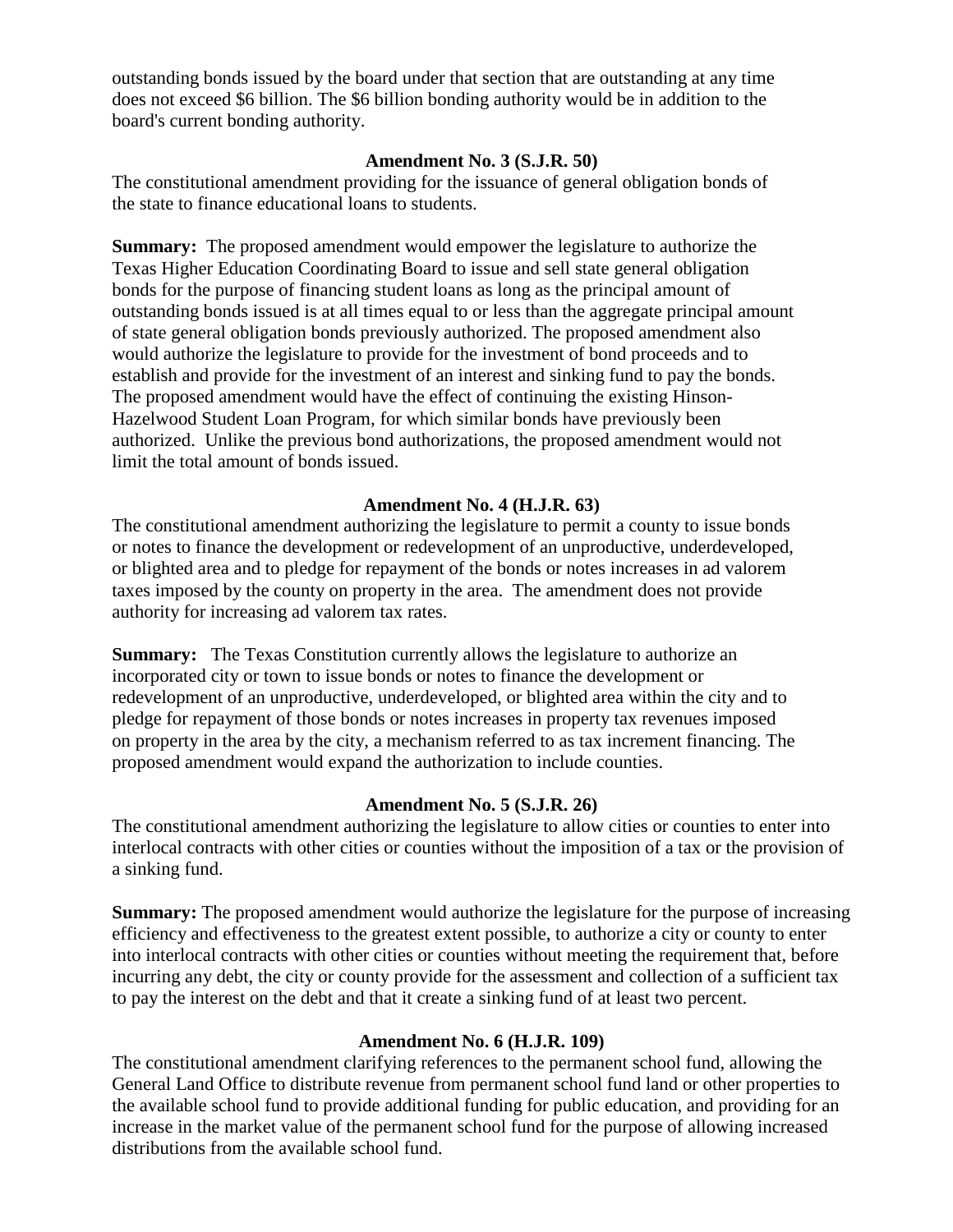**Summary:** The Texas Constitution limits the amount that may be distributed from the permanent school fund to the available school fund in each year of a state fiscal biennium to an amount not greater than six percent of the average of the market value of the permanent school fund on the last day of each of the 16 state fiscal quarters preceding the regular session of the legislature that begins before that state fiscal biennium. The proposed amendment would change the manner of calculating the market value of the permanent school fund for purposes of the limitation on distributions, with the result of raising the market value and allowing increased distributions. Specifically, the amendment would include in the calculation of market value discretionary real assets investments and cash in the state treasury derived from permanent school fund property. The proposed amendment includes a temporary provision addressing implementation of the change to the determination of market value.

The proposed amendment also authorizes the General Land Office or an entity other than the State Board of Education that has responsibility for the management of permanent school fund land or other properties, in its sole discretion, to distribute to the available school fund each year revenue derived during that year from the land or properties, not to exceed \$300 million each year.

Additionally, the proposed amendment would amend various provisions of the Texas Constitution to make consistent the terminology used in referring to the permanent school fund. The Texas Constitution variously refers to a permanent free public school fund, a perpetual public school fund, a public free school fund, and a permanent school fund, all of which, according to the attorney general, constitute a single fund now commonly referred to as the permanent school fund.

#### **Amendment No. 7 (S.J.R. 28)**

The constitutional amendment authorizing the legislature to permit conservation and reclamation districts in El Paso County to issue bonds supported by ad valorem taxes to fund the development and maintenance of parks and recreational facilities.

**Summary:** The Texas Constitution allows the legislature, for development of certain parks and recreational facilities that were not authorized to be developed and financed with taxes before September 13, 2003, to authorize indebtedness payable from taxes as necessary to provide for improvements and maintenance only for a conservation and reclamation district which is located in any one of certain specified counties or for a certain water district. The proposed amendment would include among the conservation and reclamation districts for which such indebtedness is authorized a conservation and reclamation district all or part of which is located in El Paso County.

## **Amendment No. 8 (S.J.R. 16)**

The constitutional amendment providing for the appraisal for ad valorem tax purposes of openspace land devoted to water-stewardship purposes on the basis of its productive capacity.

**Summary:** The Texas Constitution generally requires real property to be taxed at its market value.Currently, the legislature is required, for the purpose of promoting the preservation of open-space land, to provide by general law for taxation of open-space land devoted to farm, ranch, or wildlife management purposes on the basis of its productive capacity, rather than at full market value, and authorizes the legislature to provide, on the same basis and by general law, for taxation of open-space land devoted to timber production. The proposed amendment would require the legislature, by general law, to provide for taxation of open-space land devoted to water stewardship on the basis of its productive capacity.